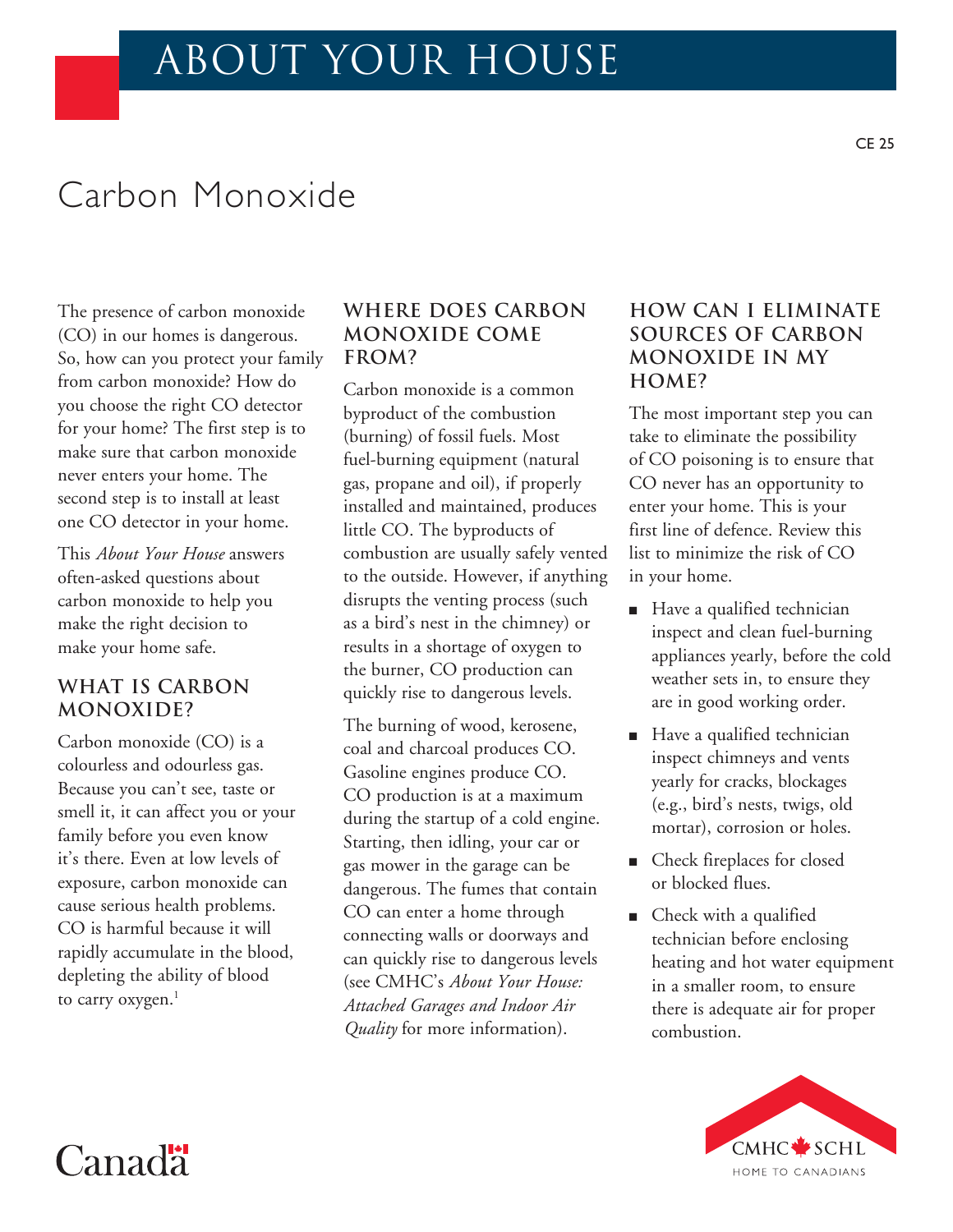- If you have a powerful kitchen exhaust fan or downdraft cooktop, have a qualified technician check that its operation does not pull fumes back down the chimney.
- **n** Never use propane or natural gas stove tops or ovens to heat your home.
- Never start a vehicle in a closed garage; open the garage doors first. Pull the car out immediately onto the driveway, then close the garage door to prevent exhaust fumes from being drawn into the house.
- Do not use a remote automobile starter when the car is in the garage; even if the garage doors are open.
- **Never operate propane, natural** gas or charcoal barbecue grills indoors or in an attached garage.
- Avoid the use of a kerosene space heater indoors or in a garage. If its use is unavoidable provide combustion air by opening a window while operating. Refuel outside after the unit has cooled.
- $\blacksquare$  Never run a lawnmower, snowblower, or any gasolinepowered tool such as a whipper snipper or pressure washer inside a garage or house.
- The use of fossil fuels for refrigeration, cooking, heat, and light inside tents, trailers, and motorhomes can be very dangerous.

Be sure that all equipment is properly vented to the outside and use electric or battery-powered equipment where possible.

- **n** Regularly clean the clothes dryer ductwork and outside vent cover for blockages such as lint, snow, or overgrown outdoor plants.
- **n** Reduce or eliminate the use of fondue heaters indoors.
- **n** If you live close to a road with heavy traffic, outdoor carbon monoxide levels can affect your indoor air quality, especially during rush hour. Such levels should not set off a CO alarm, but slightly elevated CO levels might be observable on some types of CO detectors with a digital display.

## **Carbon Monoxide DETECTORS**

## Are they really necessary?

If you take the actions above, you greatly reduce your risk of CO poisoning. But unanticipated dangerous incidents may still occur despite your best efforts to avoid CO. The installation of at least one CO detector in your home is a good safety precaution and in some municipalities, it is the law. A detector might be your second line of defence, but it is necessary. You should have one in your home today.

## How do CO detectors work?

There are three basic types of CO sensors—metal oxide, biomimetic and electrochemical. Note that while there may be performance differences between these technologies, all detectors are tested and approved for their operation. The retail cost of a detector will generally relate to the number of features included and its warranty conditions.

## *Metal-oxide-semi-conductor (MOS)*

This is the original technology for detecting CO. Heated tin oxide reacts with CO to determine the levels of the toxic gas. There is no need to remember to check batteries as units must be connected to house power. Models that offer up to 20 hours of battery backup are available.

## *Biomimetic*

Biomimetic detectors have gelcoated discs that darken in the presence of CO and the colour change sounds an alarm. This technology is less expensive and can be battery operated.

## *Electrochemical*

In this type of detector, a chemical reaction with CO creates an electrical current that sets off an alarm. Electrochemical detectors are highly sensitive and offer accurate readings at all CO levels. Most units come with a continuous digital readout and a memory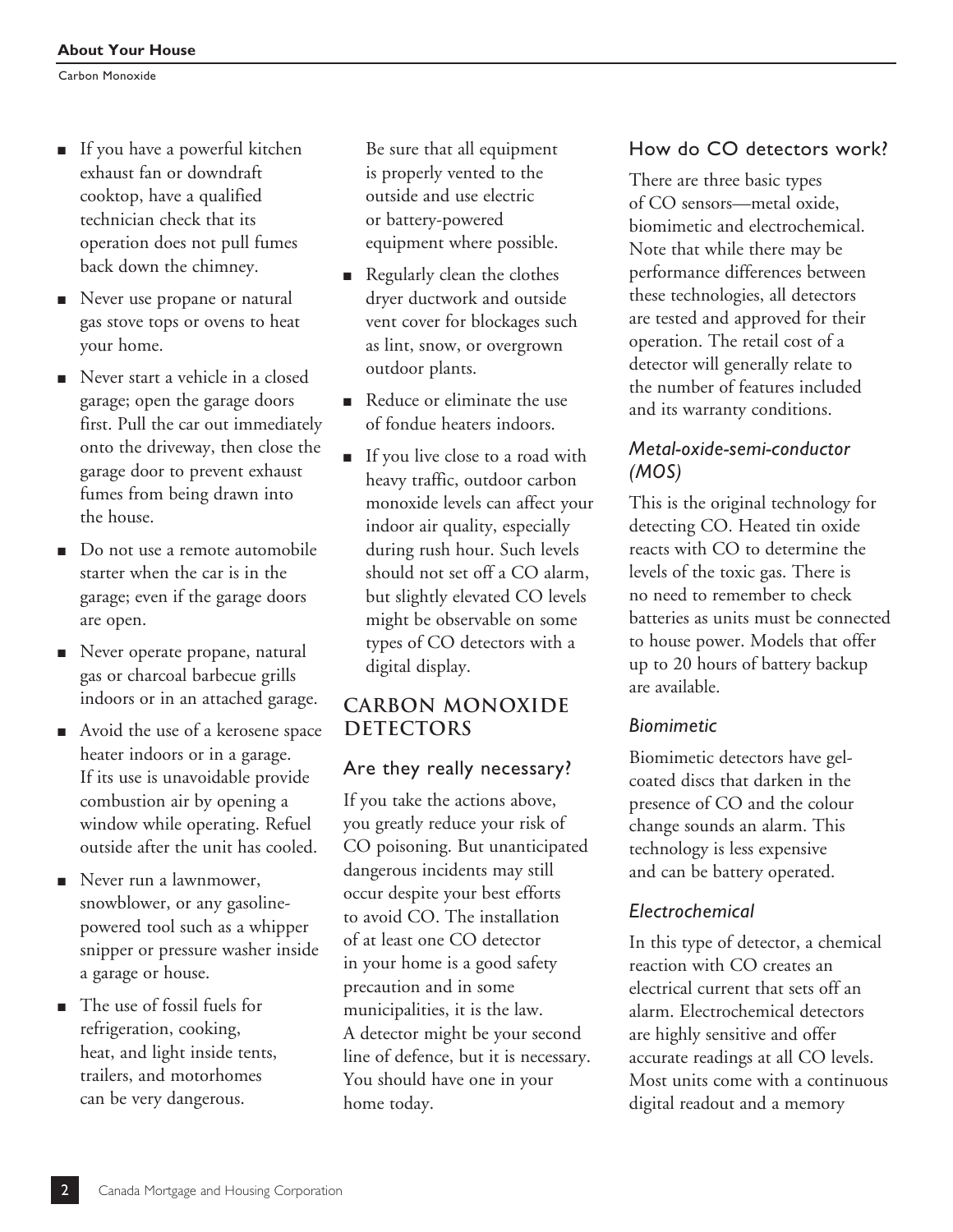feature that allows you to check past CO levels. This technology offers a fast reset time. Most units sound an alert when the sensor needs to be replaced.

### What features should I look for when purchasing a CO detector?

Most CO detectors are designed to give an alarm when CO levels reach a high level in a short time. However, health agencies advise that long-term, low-level exposure is also of concern, especially for the unborn and young children, the elderly and those with a history of heart or respiratory problems.<sup>1</sup> Detectors that can display both high and low levels are more expensive but they do provide greater accuracy and more information.

Here are some features to consider when purchasing a CO detector:

- Look for a detector that is listed with the Canadian Standards Association (CSA) standard. The logos of the testing agency will be on the product.
- $\blacksquare$  Choose a detector with a memory if you want to monitor long-term, low-level exposure and short-term, high-level exposure. Even though product standards do not allow manufacturers to display low levels of CO, these units monitor and store this information. Peak levels, no matter what the level of concentration, can be viewed by pressing a button.
- Battery-operated units allow detector placement in the most convenient location. However, any battery-operated device requires the user's diligence in replacing worn-out batteries.
- Do not connect plug-in units to an electrical outlet that is controlled by a wall switch.
- No detectors will operate properly forever. Replace them at least every five years, unless the manufacturer specifies a shorter or longer life. Eventually, manufacturers may be required to print expiry dates on their CO detectors. This will ensure that you are purchasing an up-to-date product with a full sensor life.

## Where do I put a CO detector?

Most manufacturers specify where you should locate their CO detector. In general, the best place to put the detector is where you will hear it while sleeping. CO is roughly the same weight as air and distributes evenly throughout a room, so a detector can be placed at any height in any location, as long as its alarm can be heard. Additional units could be installed in several other locations around the home, such as a child's bedroom; check the following list before installing.

#### Detector sensitivity issues

The standards organizations of Canada (CSA) and the United States (Underwriters Laboratories or UL) have coordinated the writing of CO standards and product testing. The standards as of 2010 prohibit showing CO levels of less than 30 ppm on digital displays. The most recent standards also require the alarm to sound at higher levels of CO than with previous editions of the standard. The reasoning behind these changes is to reduce calls to fire stations, utilities and emergency response teams when the levels of CO are not life threatening. This change will also reduce the number of calls to these agencies due to detector inaccuracy or the presence of other gases. Consequently, new alarms will not sound at CO concentrations up to 70 ppm. Note that these concentrations are significantly in excess of the Canadian health guidelines.

Detectors with a digital display and a "history" option can provide the true CO concentrations in a house. A low-level display would be useful for people with existing respiratory problems or for those who like to spot evolving problems, rather than having to wait for the situation to become serious. Lowlevel CO detection products are becoming commercially available. They will not be certified to CSA or UL standards, as these standards currently prohibit low-level displays.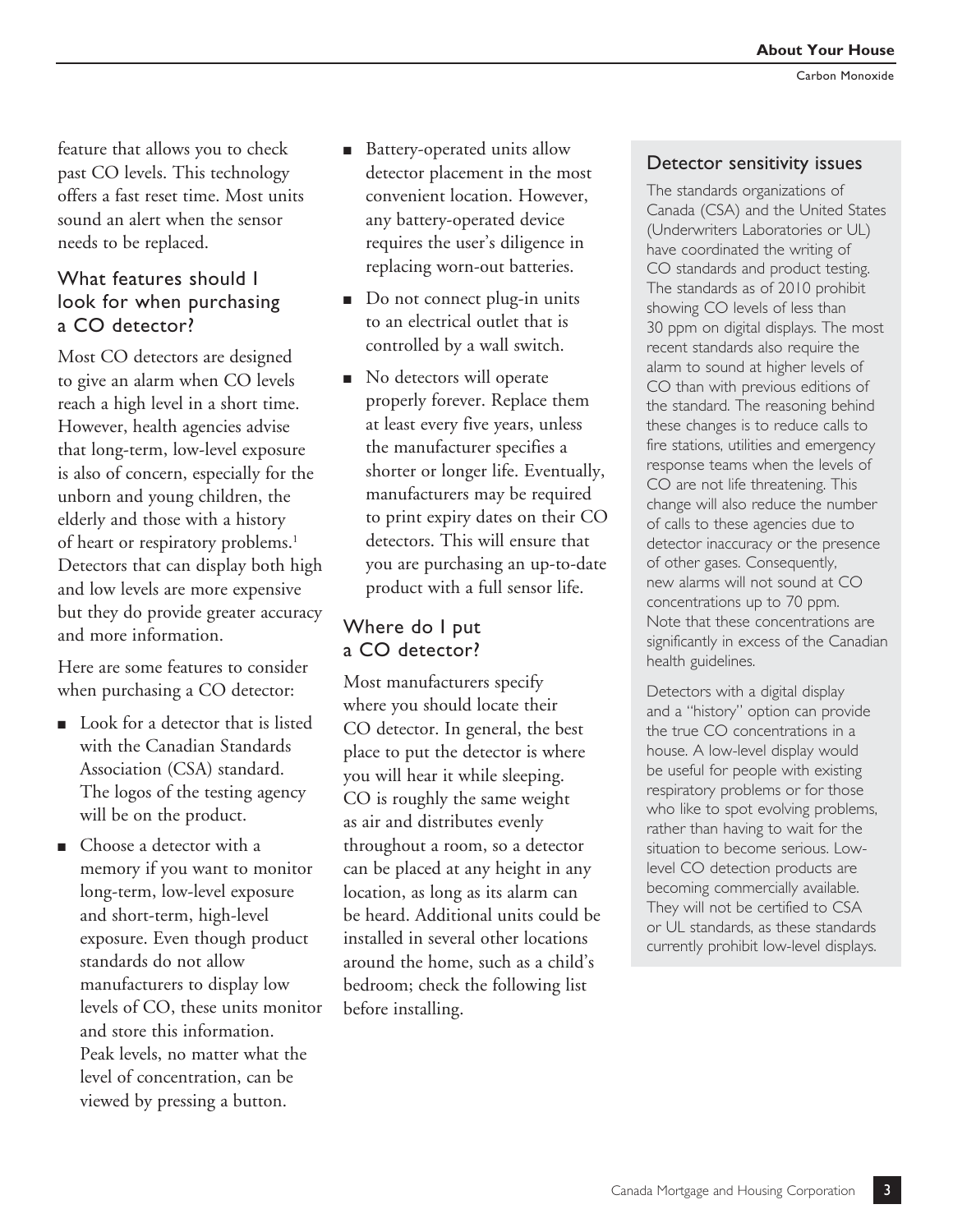To avoid both damage to the unit and to reduce false alarms, do not install CO detectors:

- n in unheated basements, attics or garages
- $\blacksquare$  in areas of high humidity
- now where they will be exposed to chemical solvents or cleaners, including hair spray, deodorant sprays, etc.
- near vents, flues or chimneys
- within 2 m (6 ft.) of heating and cooking appliances
- near forced- or unforced-air ventilation openings
- within 2 m (6 ft.) of corners or areas where natural air circulation is low
- where they can be damaged, such as an outlet in a high traffic area
- where directly exposed to the weather.

## Testing your CO detector

Most CO detectors have a test button that should be pressed once a week to confirm that the device is in operation. Detectors with displays can be tested with a known source of CO such as smoke from an incense stick. Hold the CO source about 20-25 cm (8-10 in.) away and watch the digital display respond to the presence of even a small amount of CO, but an alarm will most likely not sound with this test.

There are CO detector test kits available, where CO detectors are sold, that provide a vial containing a high level of CO (1,000 ppm) and a plastic tent to house the unit during the test. This test only proves that your detector will sound an alarm with a very high level of CO.

## **What do I do if I hear the carbon monoxide detector alarm?**

Do not ignore the CO detector's alarm if it sounds. Treat each alarm as serious and respond accordingly. CO detectors are designed to sound an alarm before a healthy adult would feel any symptoms. Infants, the elderly and those with respiratory and heart conditions are at particular risk and may react to even low levels of CO poisoning.<sup>1</sup>

## Response to an obvious source of CO

If your detector sounds an alarm and you have an obvious source of CO, such as an unvented kerosene heater:

- $\blacksquare$  evacuate the house, including pets and do a head count
- $\blacksquare$  if anyone is suffering from flu-like symptoms, call 911
- n remove or turn off the source
- ventilate the house
- $\blacksquare$  reset the alarm
- $\Box$  do not re-occupy the house until the alarm ceases
- take steps to avoid this situation in the future.

## Response to an unknown source of CO

If your CO detector is sounding an alarm and there is no obvious source of CO:

- evacuate the house, including pets and do a head count
- $\blacksquare$  if anyone has flu-like symptoms, call 911; if there are no health problems, call your gas utility, heating contractor or the fire department to have your house tested
- $\blacksquare$  if you live in a single-family home: do not ventilate your home, turn off fuel-burning appliances or reset your CO detector prior to someone testing your home. Many CO alarm calls have been classified as "false alarms" because the homeowner had ventilated the home and turned off the equipment before firefighters or technicians could measure the CO levels and find the source
- $\blacksquare$  if you live in a duplex, row house, apartment, or otherwise attached house, do ventilate the house and turn off fuel-burning appliances. In this case, the safety of your neighbours is more important than trying to find the CO source
- n have a qualified service technician inspect and repair all fuel-burning appliances, if they are identified as being the CO source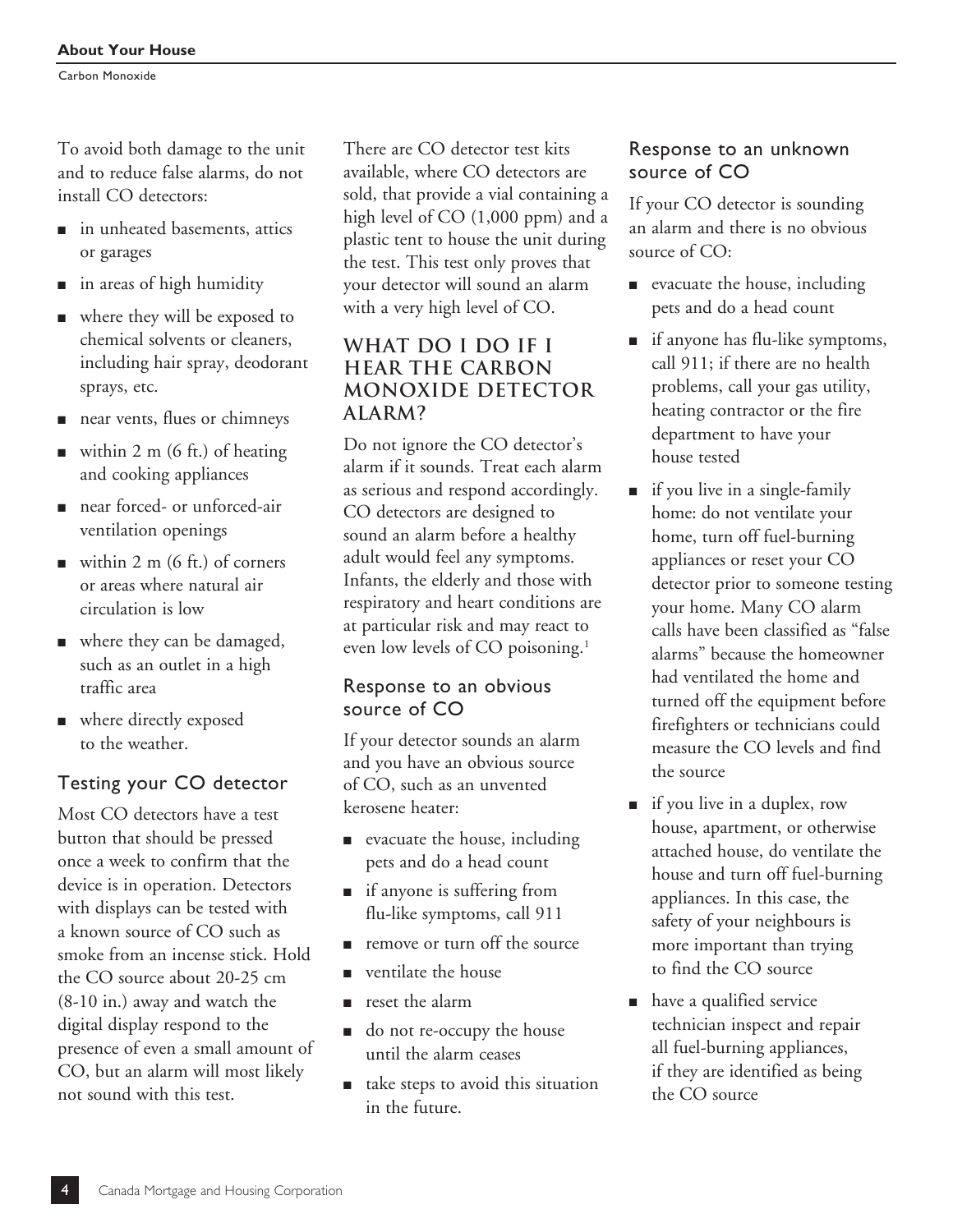■ do not re-occupy the house unless those who tested the house inform you that the danger is over.

## **Symptoms of Carbon monoxide poisoning**<sup>2</sup>

Be sure that all members of your family know the symptoms of CO poisoning:

**CO concentration in parts** 

### Mild exposure

Flu-like symptoms such as headache, running nose, sore eyes, etc.

#### Medium exposure

Drowsiness, dizziness, vomiting. The sense of disorientation and confusion may make it difficult for some victims to make rational decisions like leaving the home or calling for assistance.

#### Extreme exposure

Unconsciousness, brain damage, death.

## Continued low-level exposure to CO

While this may be not lead to observable symptoms, you should still avoid such exposure.

|  | Table I Carbon monoxide concentrations and their effects |  |  |
|--|----------------------------------------------------------|--|--|

| per million (ppm) | <b>Effects</b>                                                                                                                     |  |  |
|-------------------|------------------------------------------------------------------------------------------------------------------------------------|--|--|
| $0 - 2$           | Normal conditions in and outside Canadian houses.                                                                                  |  |  |
| $\mathbf{1}$      | Maximum tolerable indoor concentration over an 8-hour period. <sup>1</sup>                                                         |  |  |
| 25                | Maximum allowable concentration for continuous exposure for healthy adults in any<br>8-hour period.                                |  |  |
| 30                | CO detectors are not allowed to sound alarm unless this concentration is maintained<br>for more than 30 days. <sup>2</sup>         |  |  |
| 70                | CO detectors must sound alarm within 1 to 4 hours. <sup>2</sup>                                                                    |  |  |
| 150               | CO detectors must sound alarm within 10 to 50 minutes. <sup>2</sup>                                                                |  |  |
| 200               | Slight headache, fatigue, dizziness and nausea after 2 to 3 hours.<br>CO detector alarm must sound within 35 minutes. <sup>3</sup> |  |  |
| 400               | CO detectors must sound alarm within 4 to 15 minutes. <sup>3</sup>                                                                 |  |  |
| 800               | Dizziness, nausea and convulsions within 45 minutes, death within 2 to 3 hours. <sup>3</sup>                                       |  |  |
| 1,600             | Death within I hour. <sup>3</sup>                                                                                                  |  |  |
| 13,000            | Danger of death after 1 to 3 minutes. <sup>3</sup>                                                                                 |  |  |

<sup>&</sup>lt;sup>1</sup> Canada. Health Canada, *Exposure Guidelines for Residential Indoor Air Quality* (Ottawa: Ministry of Supply and Services Canada, 1989).

<sup>2</sup> Canadian Standards Association, *CAN/CSA 6.19-01: Residential Carbon Monoxide Alarming Devices* (Canada: Canadian Standards Association, 2001).

<sup>3</sup> T. H. Greiner, *Carbon Monoxide Poisoning (AEN-172)* (Ames: Iowa State University of Science and Technology, 1997).